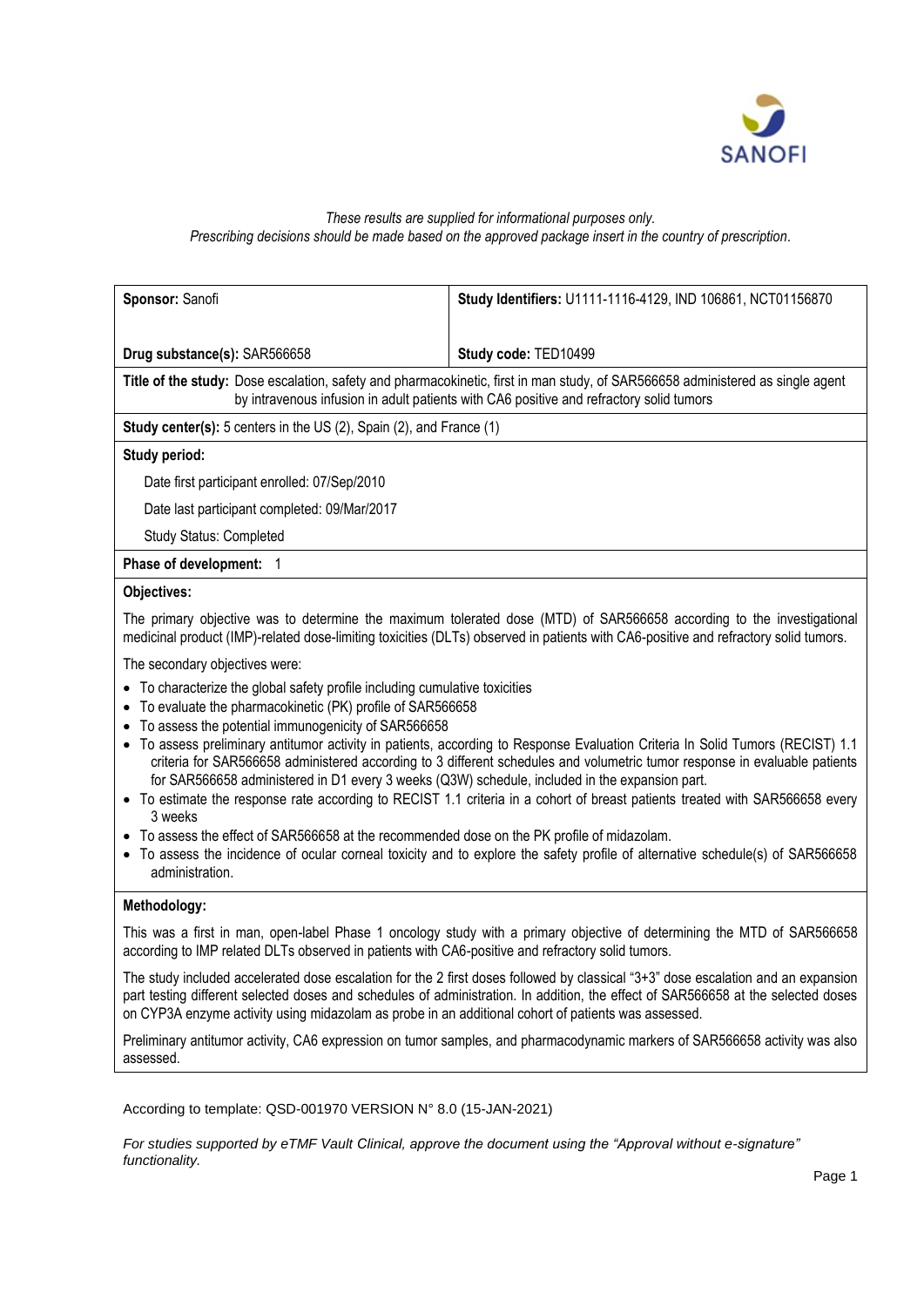

Ocular and pulmonary toxicity were monitored closely.

Patients who benefited from receiving SAR566658 were allowed to continue study treatment beyond the study cut-off date, if applicable.

## **Dose-limiting toxicities**

Dose limiting toxicities were defined as any of the following adverse events (graded using NCI CTCAE scale version 4.03 [Appendix B in the protocol in Appendix 16.1.1]), unless unrelated to the IMP:

- Grade 4 neutropenia for 7 or more consecutive days
- Febrile neutropenia or neutropenic infection (defined as a documented infection with neutrophil count decreased Grade 3 or 4)
- Grade 4 thrombocytopenia
- Bleeding requiring transfusion with Grade 3 thrombocytopenia
- Grade 4 infusion reaction or Grade 3 infusion reaction if the infusion reaction does not resolve within 24 hours and the entire dose of IMP cannot be administered
- Grade 4 vomiting or Grade 3 nausea and vomiting not resolved to Grade ≤1 within 48 hours despite adequate antiemetic treatment
- Any other Grade 3 or higher non-hematological clinical AE
- Any Grade 3 or higher laboratory abnormalities
- Any toxicity related to SAR566658 resulting in a treatment delay of more than 2 weeks due to delayed recovery to baseline or Grade ≤1.

The maximum administered dose (MAD) was achieved when an IMP-related DLT was observed in at least 2 of a maximum of 6 treated patients at that dose level. Once the MAD was reached, no further dose escalation occurred.

The dose level below the MAD was considered the predefined MTD, provided that IMP related DLTs were observed in fewer than 2 of 6 treated patients at that dose level (or fewer than one third of treated patients if more than 6 patients at that dose level).

### **Midazolam interaction**

Twelve evaluable patients with solid tumors treated at the recommended dose in the expansion part were to be enrolled in the midazolam interaction sub-study to assess any potential interactions between SAR566658 and CYP3A inhibitors. A single sequence, 2 treatment crossover study with 24 hour washout period was performed. Patients received 2 mg midazolam under fasting conditions.

# **Number of participants:**

|            | Planned: 1-6 patients at dose levels 10 and 20 mg/m <sup>2</sup> ;                               |
|------------|--------------------------------------------------------------------------------------------------|
|            | 3-6 patients at dose levels $\geq$ 30 mg/m <sup>2</sup> (dose escalation)<br>66 (dose expansion) |
|            | Enrolled: 114                                                                                    |
|            | Treated: 114                                                                                     |
| Evaluated: |                                                                                                  |
|            | Efficacy: 112                                                                                    |
|            | Safety: 114                                                                                      |
|            | Pharmacokinetics: 114                                                                            |

According to template: QSD-001970 VERSION N° 8.0 (15-JAN-2021)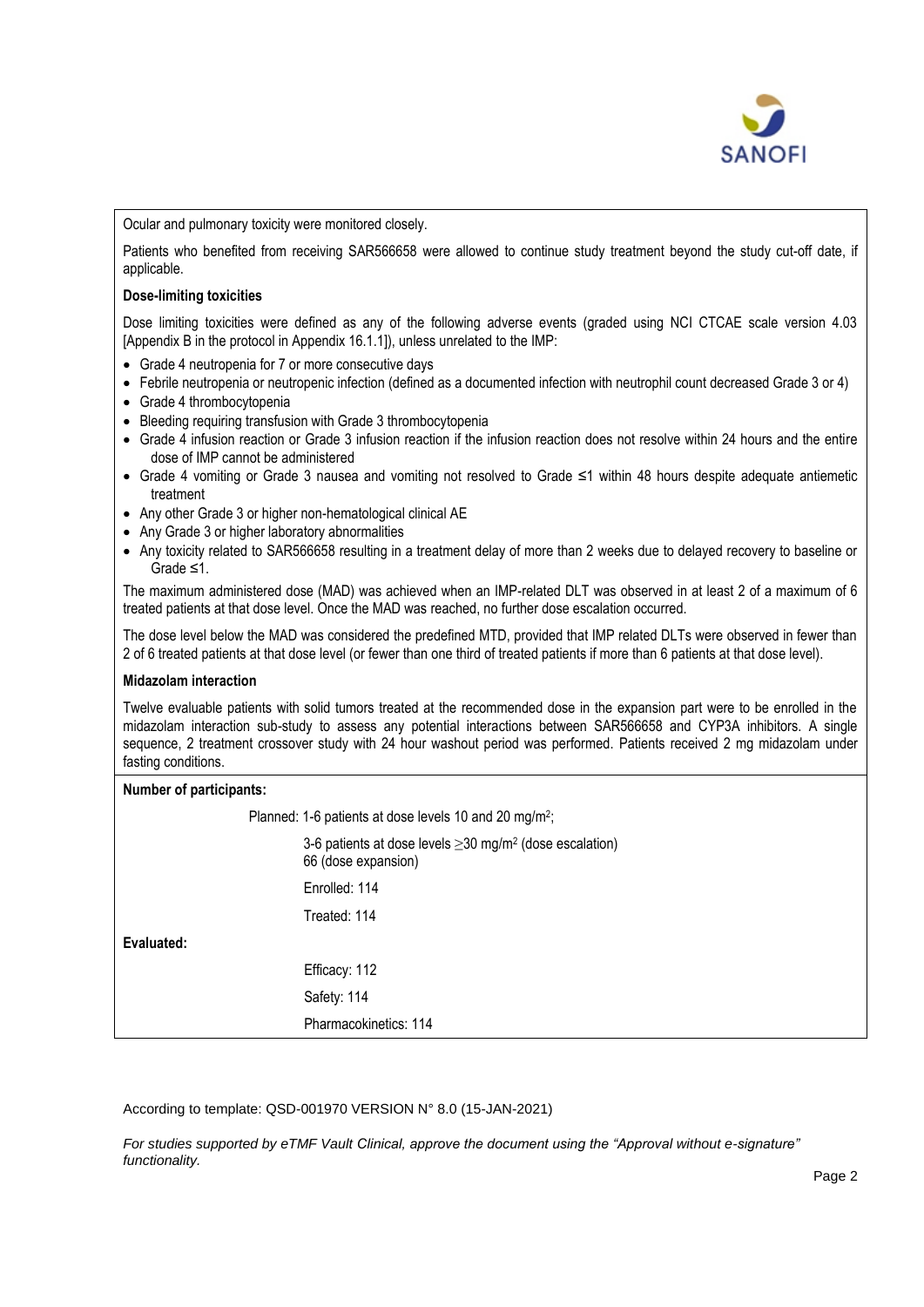

## **Diagnosis and criteria for inclusion:**

Patients ≥18 years of age with a diagnosis of CA6-positive solid tumors, defined as moderate to intense membrane staining of ≥15% of tumor cells in patients with measurable and/or non-measurable disease (in the dose escalation part only), for which no standard therapy was available

## **Study products:**

## **Investigational medicinal product(s):** SAR566658

Formulation: 25 mL extractable concentrate for solution; each 30 mL glass vial contained 125 mg of SAR566658

Route of administration: Intravenous (IV)

Dose regimen:

Dose escalation: 10, 20, 40, 60, 90, 120, 150, 190, and 240 mg/m<sup>2</sup> every 3 weeks (Q3W)

Dose expansion: 150 and 190 mg/m<sup>2</sup> Q3W, 90 mg/m<sup>2</sup> D1D8 Q3W, 120 mg/m<sup>2</sup> every 2 weeks (Q2W)

# **Non investigational medicinal product(s)**: Midazolam

Formulation: 2 mL of 1 mg/mL solution (2 mg) mixed with 40 mL of 5% glucose solution for injection

Route of administration: Oral

Dose regimen: Once

**Duration of treatment:** Patients continued treatment until disease progression, unacceptable toxicity, or willingness to stop.

## **Duration of observation:**

The follow-up period was 30 days after last infusion. SAEs regardless of relationship with study treatment, IMP-related AEs ongoing at the end of study treatment, and new IMP-related AE/SAEs were followed until resolution or stabilization. Patients achieving stable disease (SD), complete response (CR), partial response (PR) or non-CR/non-progressive disease (PD) were followed until disease progression or initiation of another specific anti-tumor treatment.

## **Criteria for evaluation:**

### **Safety:**

Safety was assessed by reported adverse events, deaths, clinical laboratory evaluations, vital signs, respiratory function (diffusing capacity of the lung for carbon monoxide [DLco], chest X-ray, and chest computerized tomography [CT] scan), ECGs, and anti-therapeutic antibodies (ATA; anti-SAR566658 and anti-huDS6 antibodies).

DLT were assessed during DLT observation period as well as AE meeting DLT criteria in subsequent cycles.

### **Efficacy:**

The following efficacy variables were calculated:

- Overall response rate (ORR) according to RECIST 1.1 criteria: number of patients with objective response (best overall response [BOR]=CR or PR or not [ie, BOR=SD, PD, NE]) was tabulated by initial planned dose level in the all treated population.
- Duration of the best overall response, defined for patients who reached CR or PR as BOR, as the time from the first documentation of RECIST-defined objective response to the first documentation of tumor progression or death in the absence of prior documentation of disease progression.
- Overall volumetric response rate based on central review (for expansion part only)
- Time to progression (TTP) defined as the time from first treatment administration to first documentation of RECIST-defined disease progression.

According to template: QSD-001970 VERSION N° 8.0 (15-JAN-2021)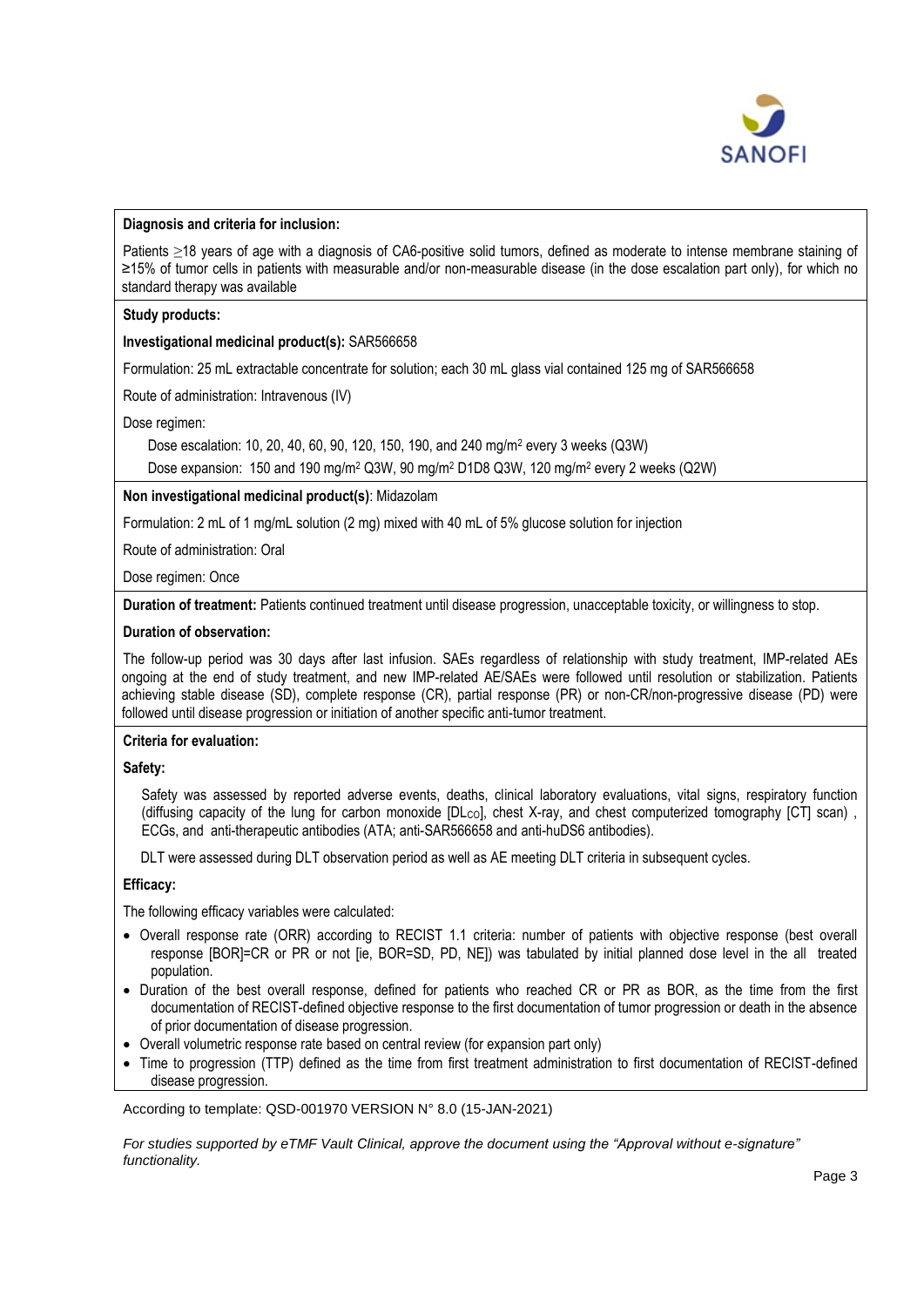

## **Pharmacokinetic/Pharmacodynamics sampling times and bioanalytical methods:**

• Q3W dosing: Samples were collected pre-infusion, within 5 minutes of change infusion rate (if infusion duration was less than 30 minutes, samples were collected at the middle of the infusion), end of infusion, 6h post-infusion, and Days 2 (24h) , 3 (48h), 8 (168h), 15 (336h), and 21 (480h) post-infusion in Cycle 1. Samples were collected pre-infusion, post-infusion and Days 8, 15, and 21 in Cycle 2, pre- and post-infusion of subsequent cycles, end of treatment, and Day 30 post-treatment. Samples for SPA/SPD were collected pre-infusion and Days 8, 15, and 21 in Cycle 1, Day 21 of subsequent cycles, and Day 30 post-treatment.

Samples for ATA were collected pre-infusion and Day 21 of Cycle 1 and Day 21 of subsequent cycles, and Day 30 posttreatment.

• Q2W dosing: Samples were collected pre-infusion, end of infusion, 7h post-infusion, and Days 2 (24h) , 3 (48h), and 8 (168h) post-infusion in Cycles 1 and 3. Samples were collected pre- and post-infusion in Cycle 2, odd-numbered weeks beginning with Cycle 5, end of treatment, and Day 30 post-treatment.

Samples for SPA/SPD and ATA were collected pre-infusion Day 1 of Cycles 1 to 3 and odd cycles beginning at Cycle 5.

• D1D8 Q3W dosing: During Cycle 1, samples were collected pre-infusion, end of infusion, 7h post-infusion, and Days 2 (24h) and 3 (48h) post first infusion, Day 8 pre-infusion, end of infusion, 7h post-infusion, and Days 9 (24h), 10 (48h), and 15 (168h) post-infusion 2. Samples were collected pre- and post-infusion in cycle 2. Samples in Cycle 3 were collected as for Cycle 1. Samples were collected pre- and post-infusion Day 1 for odd-numbered weeks beginning with Cycle 5, end of treatment, and Day 30 post-treatment.

Samples for SPA/SPD were collect pre-infusion Days 1 and 8 and Day 15 of Cycles 1 and 3, pre-infusion Day 1 in Cycle 2, pre-infusion Day 1 at odd cycles beginning with Cycle 5, end of treatment, and Day 30 post-treatment..

Samples for ATA were collected pre-infusion Day 1 of Cycles 1 to 3, pre-infusion at odd cycles beginning with Cycle 5, end of treatment, and Day 30 post-treatment.

# **Statistical methods:**

# *Analysis populations*

- The all treated/safety population was defined as all registered patients who received at least 1 dose or part of the dose of SAR566658.
- The evaluable population for DLT was the subset of patients from the all treated population:
	- $\circ$  3-week cycle: completed the initial 3-week period of treatment (ie, 1 cycle) or experienced a DLT validated by the Study Committee before the completion of Cycle 1.
	- $\circ$  2-week cycle (only for 120 mg/m<sup>2</sup> Q2W: completed 2 cycles of treatment or experienced a DLT validated by the Study Committee before the completion of the 2 first cycles.
- PK analyses were performed for patients with samples available for analysis of PK parameters.
- The activity/efficacy population included patients evaluable for anti-tumor response, defined as all treated patients (see above) who provided a baseline and had at least 1 evaluable postbaseline tumor assessment according to RECIST 1.1 criteria. Patients with early progression as per RECIST 1.1 criteria were also included in this population.
- Biomarker analyses were performed on all treated patients who had available biomarker data.

### *Safety*

Dose-limiting toxicities were summarized by DL, with by patient details were provided.

Adverse events were assessed according to National Cancer Institute Common Terminology Criteria for Adverse Events (NCI CTCAE) v. 4.03 from the time the informed consent form was signed until at least 30 days after the last IMP administration. Adverse events were classified by SOC/PT according to the latest available version of Medical Dictionary for Regulatory Activities (MedDRA). The incidence of ocular AEs was summarized. The results of pulmonary function tests were summarized.

For clinical laboratory evaluations, the maximum grade (worst) per patient and/or per cycle was used. Laboratory results were graded by NCI CTC (version 4.03).

The number of patients with potentially clinically significant abnormalities (PCSAs) of blood pressure was summarized.

According to template: QSD-001970 VERSION N° 8.0 (15-JAN-2021)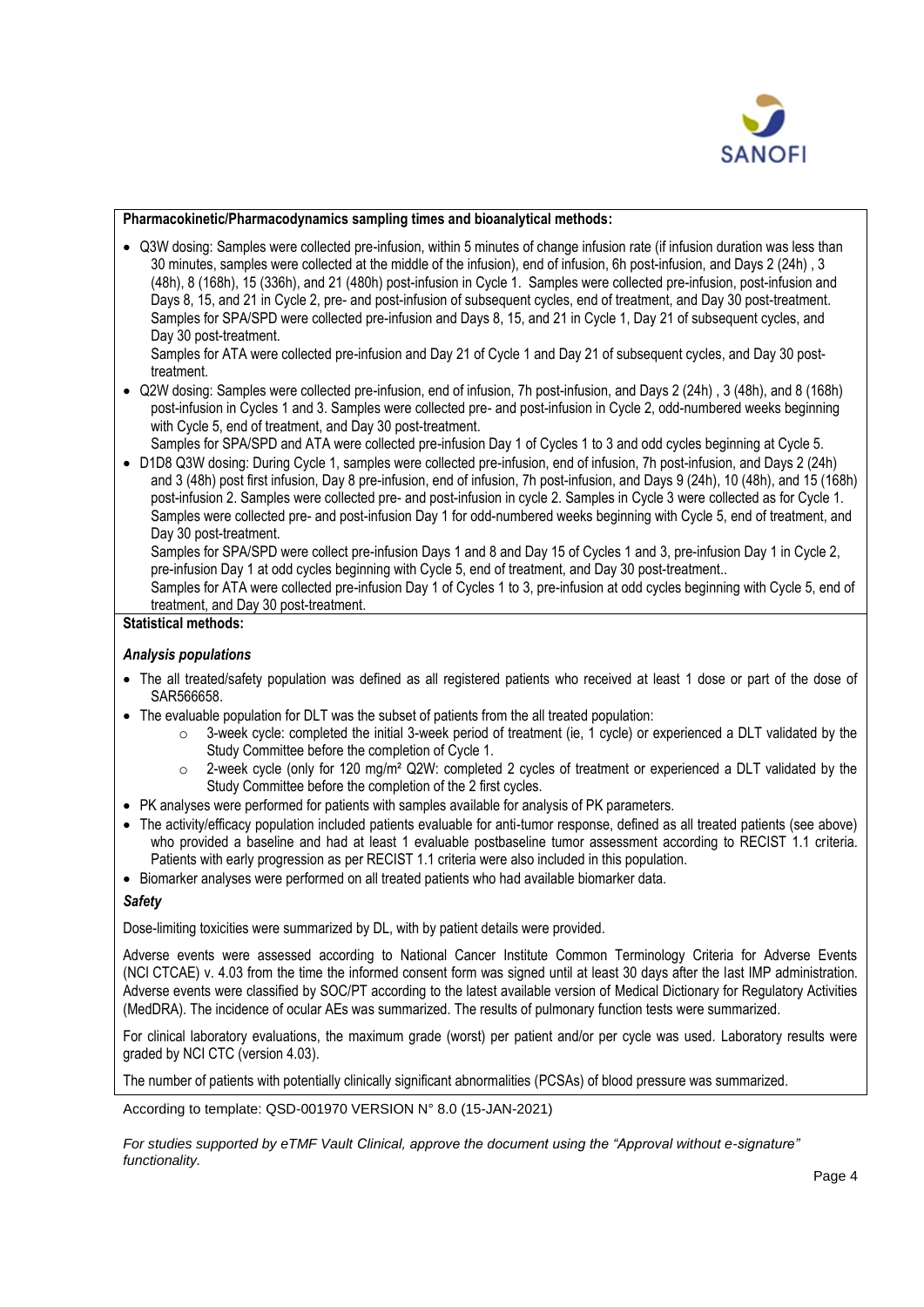

## *Pharmacokinetic analyses*

Pharmacokinetic parameters of SAR566658, naked huDS6, total huDS6, DM4, Me-DM4 and midazolam were summarized by treatment group by descriptive statistics by DSAR, except for the derived parameters: (1) metabolic ratio (Rmet) for Q3W, Q2W, and day1-day 8 Q3W schedules. DM4 or Me-DM4 over SAR566658, taking into account molecular weights at each full PK cycle for Cmax, AUC (only at cycle 1) and AUCtau (at cycle 3); (2) accumulation ratio (R) (cycle 3 to cycle 1 ratio) for Cmax and AUCtau of SAR566658, DM4, and Me-DM4; and (3) CL/BSA and Vss/BSA at cycle 1 and cycle 3 considering actual BSA for SAR566658. Tau was the dosing interval (ie, 14 days or 21 days, depending on the study schedule).

Individual values and descriptive statistics by treatment group were provided with the 90% confidence interval (CI).

# *Efficacy*

The following variables were determined:

- Overall response rate (ORR) according to RECIST 1.1 criteria: number of patients with objective response (best overall response [BOR]=CR or PR or not [ie, BOR=SD, PD, NE]) was tabulated by initial planned dose level in the all treated population. In this table, the number of patients in each category was detailed.
- Duration of best overall response, defined for patients who reached CR or PR as BOR, as the time from the first documentation of RECIST-defined objective response to the first documentation of tumor progression or death in the absence of prior documentation of disease progression.
- Overall volumetric response rate based on central review (for expansion part only)
- Time to progression (TTP) defined as the time from first treatment administration to first documentation of RECIST-defined disease progression.

Overall response rate, response duration, and TTP were described along with relevant parameters (characteristics of patients/disease). If appropriate, summaries (including 95% confidence interval) were provided.

### *Biomarkers and pharmacodynamics analyses*

The levels of CA6 antigen expression was assessed for pretreatment samples.

Posttreatment analyses included DM4 tumor content, level of CA6 expression, markers of proliferation (Ki67), cell cycle arrest (phosphohistone H3), and apoptosis (cleaved caspase-3) were described and compared to baseline for patients who consented in the biomarker sub-study.

The relationship between antitumor activity and CA6 expression level and between antitumor activity and PD biomarkers of SAR566658 activity were assessed.

# *Immunogenicity*

Immunogenicity was evaluated. Human anti-SAR566658 and anti-huDS6 antibodies (ATA) were described categorically as

negative (below detection limits) or positive, and were displayed by patient per DL. A patient was considered to have positive

antibody levels if antibodies were detected above the quantification limits at least once during the course of the study.

### **Summary:**

# *Population characteristics:*

One hundred fourteen patients with heavily pretreated solid tumors expressing CA6 (in ≥30% tumor cells with intensity 2+/3+ by IHC in almost all patients) were enrolled and treated: 34 in the dose escalation part and 80 in the expansion part. All patients had an ECOG performance status of Grade 0 or 1. About half the patients were enrolled with an ovarian cancer (47.4%), mostly likely due to a high prevalence of CA6 in this indication, followed by patients with breast cancer (20.2%), and patients with pancreas cancer (15.8%).

According to template: QSD-001970 VERSION N° 8.0 (15-JAN-2021)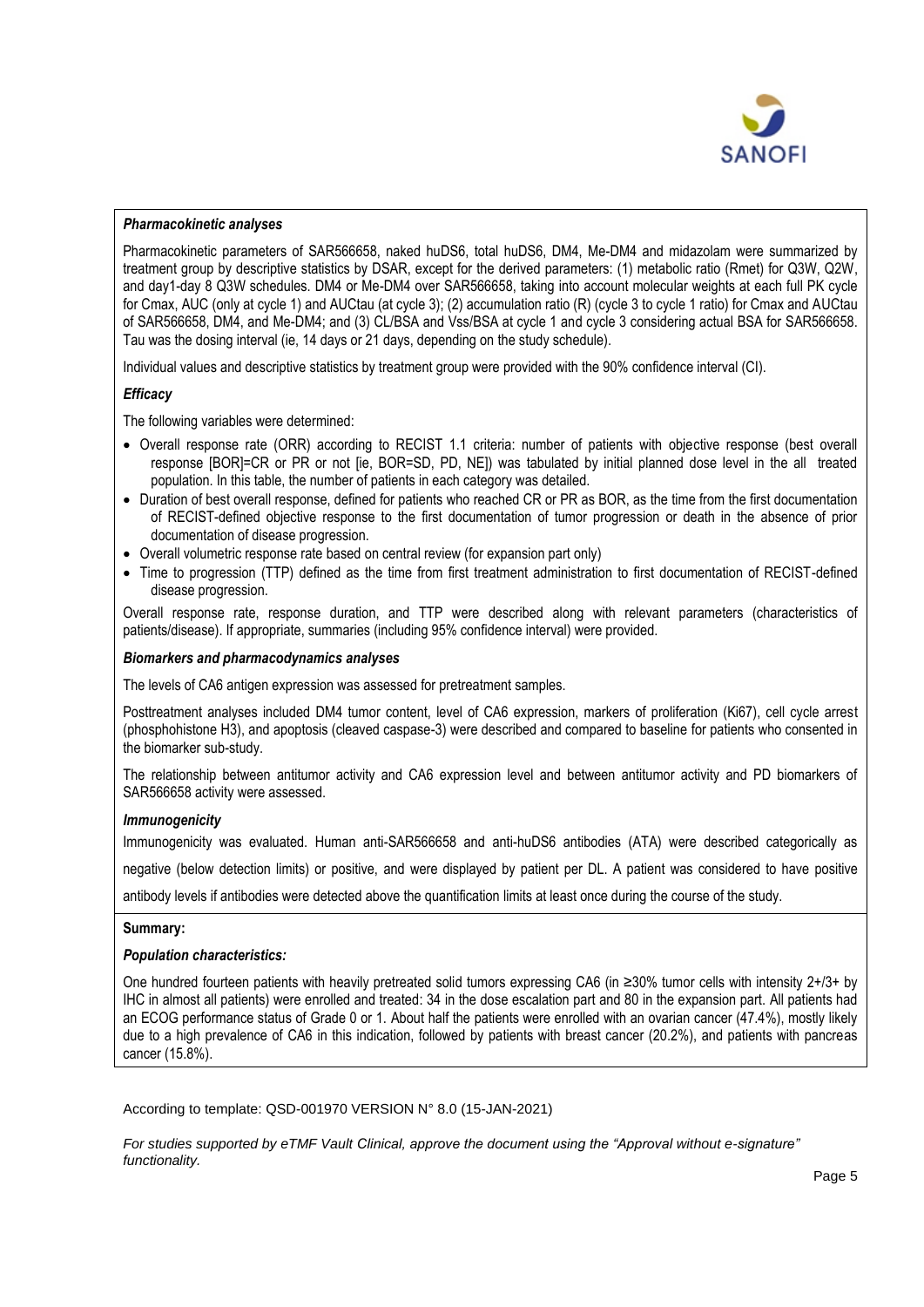

The 34 patients in the DE phase had a mean age of 57.3 years (range 32 to 77), and patients were predominantly White (97.1%), female (67.6%), and <65 years old (67.6%).

The 89 patients in the dose expansion phase (includes 3 and 6 patients who received 150 and 190 mg/m2 Q3W from the DE phase, respectively) had a mean age of 57.9 years (range 36 to 79), and patients were predominantly White (96.6%), female (77.5%), and younger than 65 years old (74.2%).

# *Safety results:*

Overall, SAR566658 was well tolerated with few related Grade 3 AEs and limited Grade 3 laboratory abnormalities.

Dose levels of 10 mg/m<sup>2</sup> to 240 mg/m<sup>2</sup> Q3W were evaluated during the DE phase, with DLTs observed in 1 of 8 patients at Cycle 1 (Grade 3 diarrhea) at the highest dose of 240 mg/m² Q3W. Two of these 8 patients presented with an AE meeting the DLT definition at Cycle 2 (Grade 3 keratitis), The dose of 240 mg/m<sup>2</sup> Q3W was defined as the MAD and the dose of 190 mg/m<sup>2</sup> Q3W was initially considered the MTD, but due to a high incidence of corneal toxicity impacting study treatment, this dose was stopped and 150 mg/m² was considered the MTD.

Ocular corneal events, particularly keratitis or punctuated keratitis, were the main related TEAEs and DLTs, with a higher incidence at the highest selected dose of 190 mg/m² Q3W during the expansion part. At doses ≥50 mg/m²/week, keratitis was reversible for 84.7% of events. Assessment of alternative schedules giving a dose intensity of ≥50 mg/m²/week proposed after PK/safety simulations (90 mg/m² D1D8 Q3W and 120 mg/m² Q2W) resulted in a decrease in the incidence of keratitis. The lowest incidence was observed at 120 mg/m<sup>2</sup> Q2W. While the sample size was small, implementation of primary corneal prophylaxis in the alternative schedules did not appear to affect the incidence of keratitis, but appeared to mitigate the impact of ocular events on study treatment modification; 3 of 10 patients (30.0%) who received primary prophylaxis had keratitis compared with 7 of 23 patients (30.4%) who did not receive primary prophylaxis. Ocular events, such as keratitis and dry eye are expected events with SAR566658 and are attributed to DM4-loaded ADC.

In addition, 40.4% of patients experienced TEAEs of peripheral neuropathy; all were Grade 1 or 2 except for 1 Grade 3 event. Of note, most of the patients were previously treated with a platinum-based therapy.

With regard to pulmonary events, 18 out of 114 patients (15.8%) had a decrease of >20% DLco during treatment that in some patients was in the context of pleural effusion or lung metastases. Six patients (5.2%) experienced a related pulmonary event of ILD, pneumonitis, or organizing pneumonia.

No clinically relevant findings were observed for laboratory assessments, vital signs, or ECGs.

Other safety conclusions during the DE phase were:

- The frequency and severity of AEs was generally similar across the 9 dose levels, except for corneal TEAEs (expected events with SAR566658) and peripheral neuropathy. The most frequent TEAEs (occurring in ≥6 of 34 patients) of all grades, regardless of relationship to study drug, and excluding lab abnormalities were asthenic conditions, decreased appetite, keratitis, gastrointestinal and abdominal pains, nausea, peripheral neuropathies, dry eye, constipation, vomiting, musculoskeletal and connective tissue pain, diarrhea, anxiety, edema peripheral, and weight decreased.
- Eighteen patients (52.9%) had at least 1 grade 3-4 TEAE (regardless of relationship to study treatment): 1 patient at each at dose levels 20 and 40 mg/m<sup>2</sup>; 2 patients at each dose levels 60, 90, 120, and 150 mg/m<sup>2</sup>; 3 patients (50%) at the 190 mg/m<sup>2</sup> dose level; and 5 patients (62.5%) at the 240 mg/m² dose level.
- Ocular corneal events were more frequently observed at doses ≥150 mg/m². The main TEAE was keratitis (12 of 34 patients [35.3%]) with the following pattern: first occurrence mainly at Cycle 2; grade 2 severity (except at the 240 mg/m<sup>2</sup> DL at which 2 patients developed a grade 3 keratitis); reversible; and with limited impact on study treatment up to the 190 mg/m<sup>2</sup> DL.
- Peripheral neuropathy was observed with no clear dose-dependency in 10 of 34 patients (29.4%). All were Grade 1 or 2

Other safety conclusions at the RDs and selected doses of interest (150 and 190 mg/m<sup>2</sup> Q3W, 120 mg/m<sup>2</sup> Q2W and 90 mg/m<sup>2</sup> D1D8 Q3W) were:

According to template: QSD-001970 VERSION N° 8.0 (15-JAN-2021)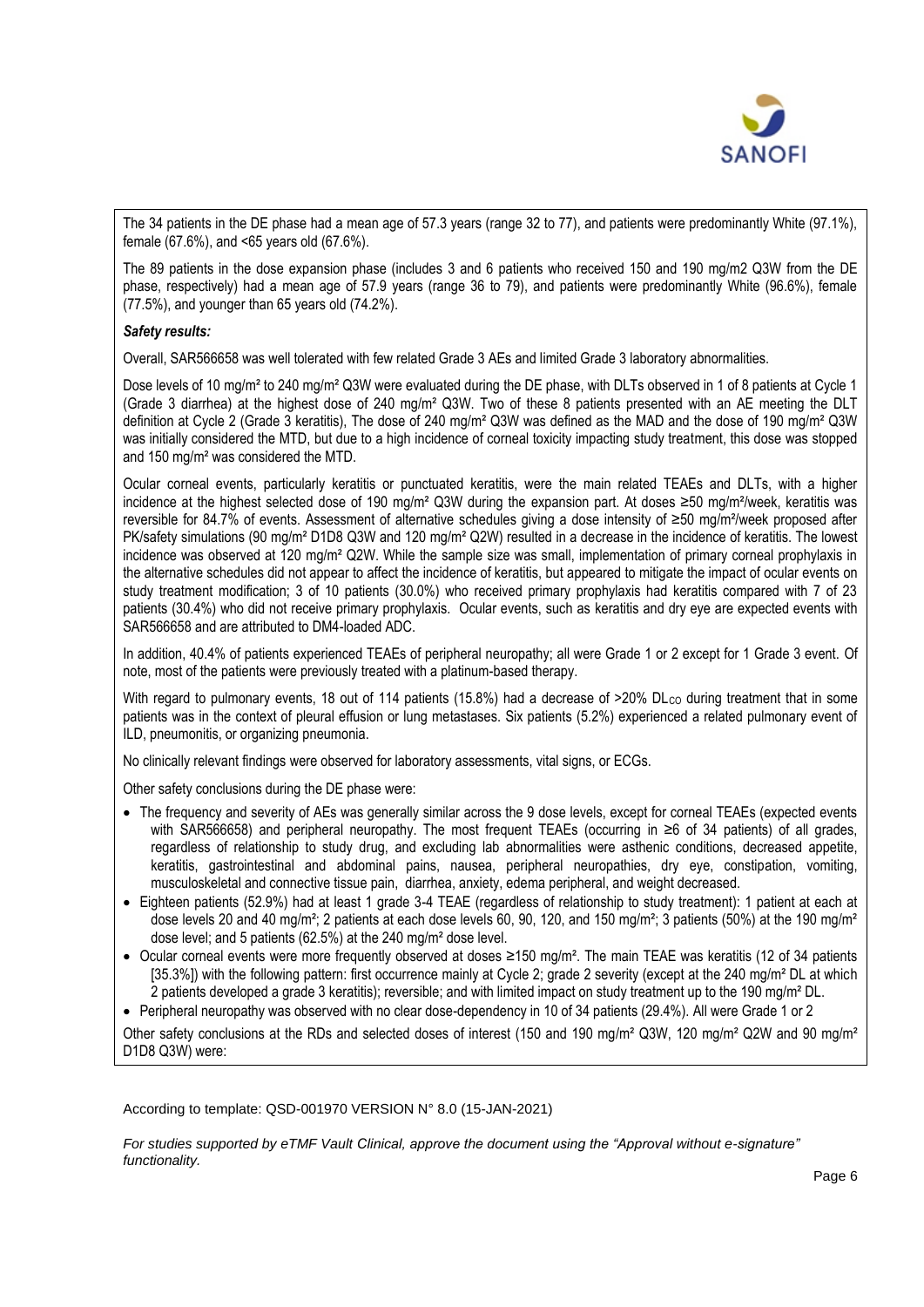

- The frequency and severity of TEAEs were generally similar in comparison to the escalation part. All patients experienced at least 1 TEAE, and 78 of 89 patients (87.6%) had a related TEAE. Grade ≥3 events occurred in 45 of 89 patients [50.6%]), but 13 of 89 patients (14.6%) had Grade ≥3 related TEAEs.
- Eye disorders were reported in 56 of 89 patients (62.9%), which were mainly keratitis (PT keratitis or punctate keratitis) in 37 of 89 patients (41.6%) and blurred vision in 17 of 89 patients (19.1%). Other eye disorders PTs were abnormal sensation in eye (dry eye sensation) in 15 of 89 patients (16.9%) and dry eye in 13 of 89 patients (14.6%). These eye disorders occurred more often at the 190 mg/m²Q3W or 90 mg/m² D1D8 Q3W DLs. The corneal events occurred from the dose level of 150 mg/m² in the Q3W schedule. Eye disorders leading to dose delay and/or dose reduction or drug discontinuation were considered for the dose selection. Eye disorders leading to dose modification occurred in 14 of 23 patients (60.9%) at 190 mg/m<sup>2</sup> Q3W, 8 of 33 patients (24.2%) at 150 mg/m² Q3W, 5 of 17 patients (29.4%) at 90 mg/m² D1D8 Q3W, and 2 of 16 patients (12.5%) at 120 mg/m<sup>2</sup> Q2W. The incidence and severity of ocular TEAEs was lower at the 120 mg/m<sup>2</sup> Q2W dose. Ocular corneal events seemed to be dose and schedule dependent. These ocular toxicities occurred mainly during Cycle 2 (23 of 34 patients  $[67.6\%]$ ) with Grade 2 as the worst grade in 24 of 34 patients (70.6%).
- The HLT peripheral sensory neuropathies (PTs peripheral sensory neuropathy and neuropathy peripheral) were reported in 32 of 89 patients (36.0%). All except one were Grade ≤2; peripheral sensory neuropathy events were related in 21 patients (23.6%) and the PT neuropathy peripheral events were related in 4 patients (4.5%).
- The other most frequent TEAEs of all grades, regardless of relationship to study drug, occurring in more than 10% of the patients overall were: asthenic conditions (fatigue or asthenia) in 51 of 89 patients (57.3%); gastrointestinal and abdominal pains (PTs abdominal pain, abdominal pain upper, and gastrointestinal pain) in 31 of 89 patients (34.8%); nausea in 23 of 89 patients (25.8%); diarrhea in 22 of 89 patients (24.7%); constipation and decreased appetite in 21 of 89 patients (23.6%) each; musculoskeletal and connective tissue pain (PTs back pain, musculoskeletal pain, pain in extremity, musculoskeletal chest pain, and neck pain) in 17 of 89 patients (19.1%); carbon monoxide diffusing capacity decreased in 13 of 89 patients (14.6%); vomiting in 12 of 89 patients (13.5%), weight decreased in 11 of 89 patients (12.4%); peripheral oedema in 10 of 89 patients (11.2%); pyrexia in 9 of 89 patients (10.1%).
- The incidence of immunogenicity was 4.5% (5 positive ATA patients out of 114 patients). All were receiving the D1 Q3W schedule at DLs 60, 150, and 190 mg/m².

# *Pharmacokinetic results:*

- The pharmacokinetics of SAR566658 following IV administration were characterized by a bi-phasic profile, a mean plasma clearance of approximately 0.75 L/day, a volume of distribution of 4 L and a terminal half-life of around 5 days.
- Over the dose range 20 to 240 mg/m² in a Q3W administration schedule, SAR566658 showed a peak of concentration generally at the end of infusion, its exposure (Cmax and AUC) increased in a dose proportional manner and no dose effect was observed on clearance and terminal half-life. Its both metabolites, DM4 and Me-DM4, were quantified at low levels in plasma (mean Cmax of 5.56 ng/mL and 16.5 ng/mL, respectively, at 190 mg/m²). DM4 was quantified rapidly in plasma (tmax around 7 h) while Me-DM4 was characterized by a later tmax (around 1 to 4 days). DM4 exposure increased with no major deviation from dose proportionality within the limited 90 to 240 mg/m<sup>2</sup> dose range while no conclusion could be drawn on Me-DM4 dose proportionality due to its high variability. On a molar basis, at either, 150 or 190 mg/m<sup>2</sup> dose levels, DM4 and Me-DM4 accounted for about 0.5 % and 4 % of SAR566658 exposure, respectively.
- The maximum concentration after repeated administration (Ctrough) was reached by the end of first cycle (ie, Predose Cycle 2) for SAR566658, DM4 and Me-DM4 independently of the study schedule used - 150/190 mg/m² Q3W, 90 mg/m² D1D8Q3W or 120 mg/m² Q2W- while for naked huDS6, the maximum Ctrough was reached by Cycle 3, Cycle 7 and Cycle 8, respectively. This is consistent with the 1.7 to 2-fold accumulation in naked huDS6 exposure at Cycle 3 compared to Cycle 1 whereas the other analytes, SAR566658, DM4 or Me-DM4 did not accumulate over cycles.
- Total variability on exposure PK parameters (Cmax and AUCs) was consistent across schedules and was low for SAR566658 and DM4 (CV<30%), moderate (CV around 40%) for naked huDS6 and high (CV>60%) for Me-DM4.
- Compared to the 190 mg/m² Q3W schedule, both alternative schedules 90 mg/m² D1D8Q3W and 120 mg/m² Q2W led to a decrease in mean SAR566658 Cmax at Cycle 1 by around 30% for a similar dose intensity of approximately 60 mg/m<sup>2</sup>/week; both schedules showing similar Cmax.

According to template: QSD-001970 VERSION N° 8.0 (15-JAN-2021)